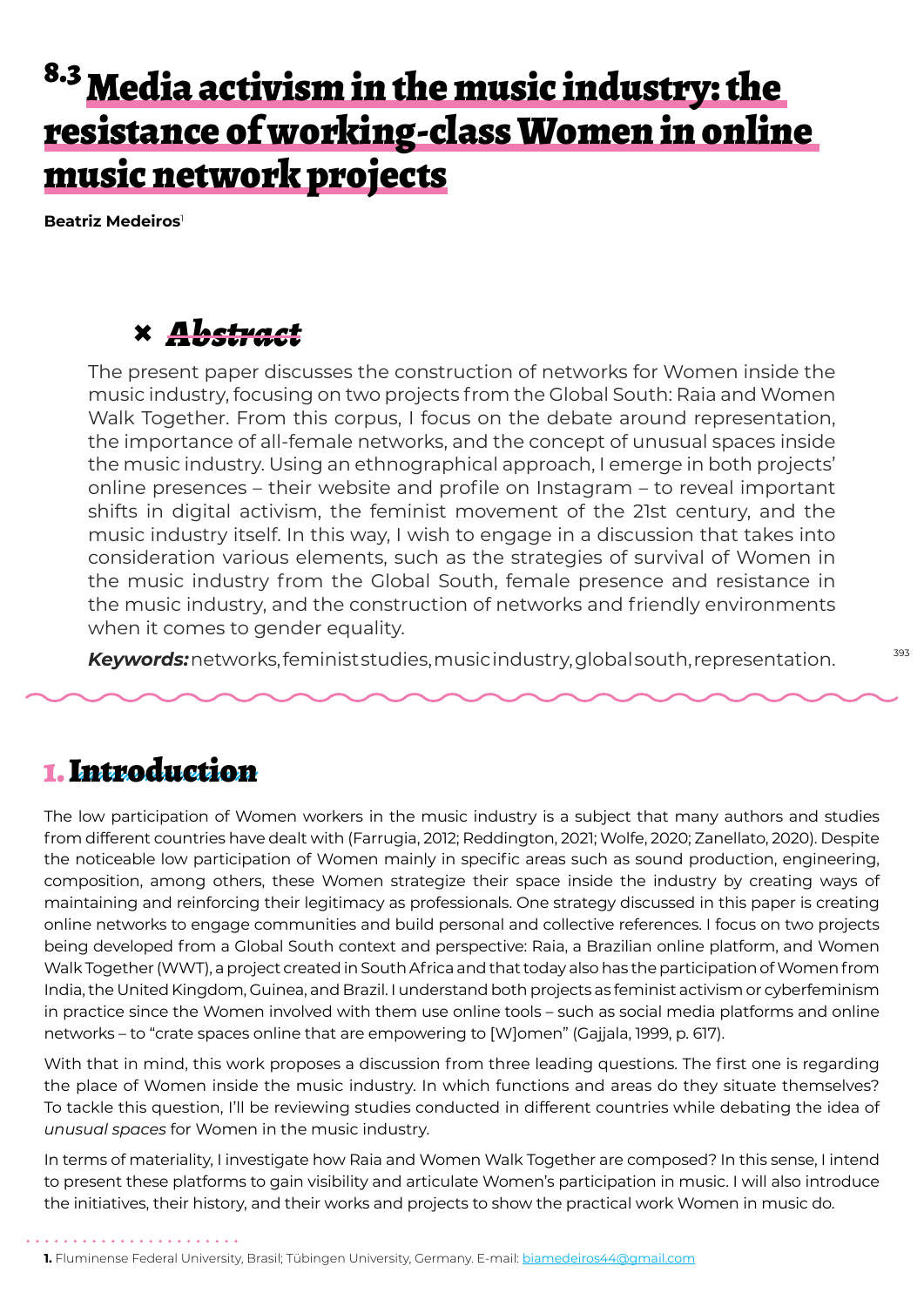The last question concerns the matters regarding female participation in music and the networks. Here, digital activism is not necessarily a centerpiece for a political stripe, such as in the case of governmental and non-governmental party-political groups (Bennett et *al.*, 2012). The activism employed by both initiatives is independent feminist activism that brings together collective actions and an individual share of experiences (Dieminger & Oliveira, 2015). With Raia and WWT, we can see networks that surpass the online and offline logic since both spheres are dependent on each other. Through these networks, working-class Women in the music industry enable a sense of belonging and create a community to feel valued as professionals.

This article demonstrates a practice in constant growth and involves people that identify as the female gender – that is why in this work, when I talk about Women, I am talking about cisgender, transgender, and nonbinary women. The idea is to think about the constructions around femininity and the music market from the margins. By considering the perspective of a decolonized South feminism – as discussed by Raewyn Connell (2014) and María Lugones (2008) – I propose investigating the practical points in contemporary feminism. This way, I am looking for the feminist Global South within these projects as catalyzers for theory creation and not only data production. They are fundamental activist and scientific de-centralized movements from the academic thought on the supposed exclusivity of the Global North as the theoretical producer axis.

#### 2. What is unusual about Women in the music market?

When discussing capitalism and the process of creating and reinforcing a workforce, Silvia Federici (2009) defends the idea that the system based on primitive accumulation uses – exploratorily – women's lives and bodies as a tool to strengthen itself. "At the core of capitalism there is not only the symbiotic relation between waged-contractual labor and enslavement but, together with it, the dialectics of accumulation and destruction of labor-power, for which women have paid the highest cost, with their bodies, their work, their lives" (Federici, 2009, p. 17).

394 explains, women started to be incumbent to domestic work-life, reinforcing the creation of a new workforce The capitalist system structures itself in the segregation of men and women in the work field. The differences between unpaid work and salaried work bore deep marks in the sexual division of labor. As Federici (2009) (from childbirth and raising to the establishment of a place where men could rest), while men did the work outside on the fields. The housework began to be deemed as labor that did not need remuneration and, therefore, was considered to be less significant than the work that men did:

*\*"(…) the power-difference between women and men and the concealment of women's unpaid-labor under the cover of natural inferiority, have enabled capitalism to munensely expand the 'unpaid part of the working day', and use the (male) wage to accumulate women's labor; in many cases, they have also served to deflect class antagonism into an antagonism between men and women. Thus, primitive accumulation has been above all an accumulation of differences, inequalities, hierarchies, divisions, which have alienated workers from each other and even from themselves" (Federici, 2009, p. 115).*

This gendering in the work field that started at the beginning of the capitalist system still influences different markets today. As Lucy Ferguson (2013) clarifies, women worldwide are still responsible for more than half of the unpaid housework. Not only that, but they also tend to be less well placed in the market: "recruitment and employment practices are based on gendered assumptions about women's 'natural' capacities, leading to the classification of such work as low skill and low paid" (Ferguson, 2013, p. 338).

Marques and Ferreira (2015) debated women's struggles regarding job promotion and payment by analyzing 127 companies in Portugal, with 467 contributors. One of the authors' conclusions is that, despite having more experience in the field, women tend to reach top positions more slowly. Even when they get there, their salaries are lower than the ones men receive.

Something that also occurs in the music industry. The 2020 report conducted by the Brazilian Composers Union – *União Brasileira de Compositores* (UBC) – concluded that Women represent only 10% of the people with a high income (Einselohr et *al*., 2020). Another proof is the study conducted by DATA SIM (2019) with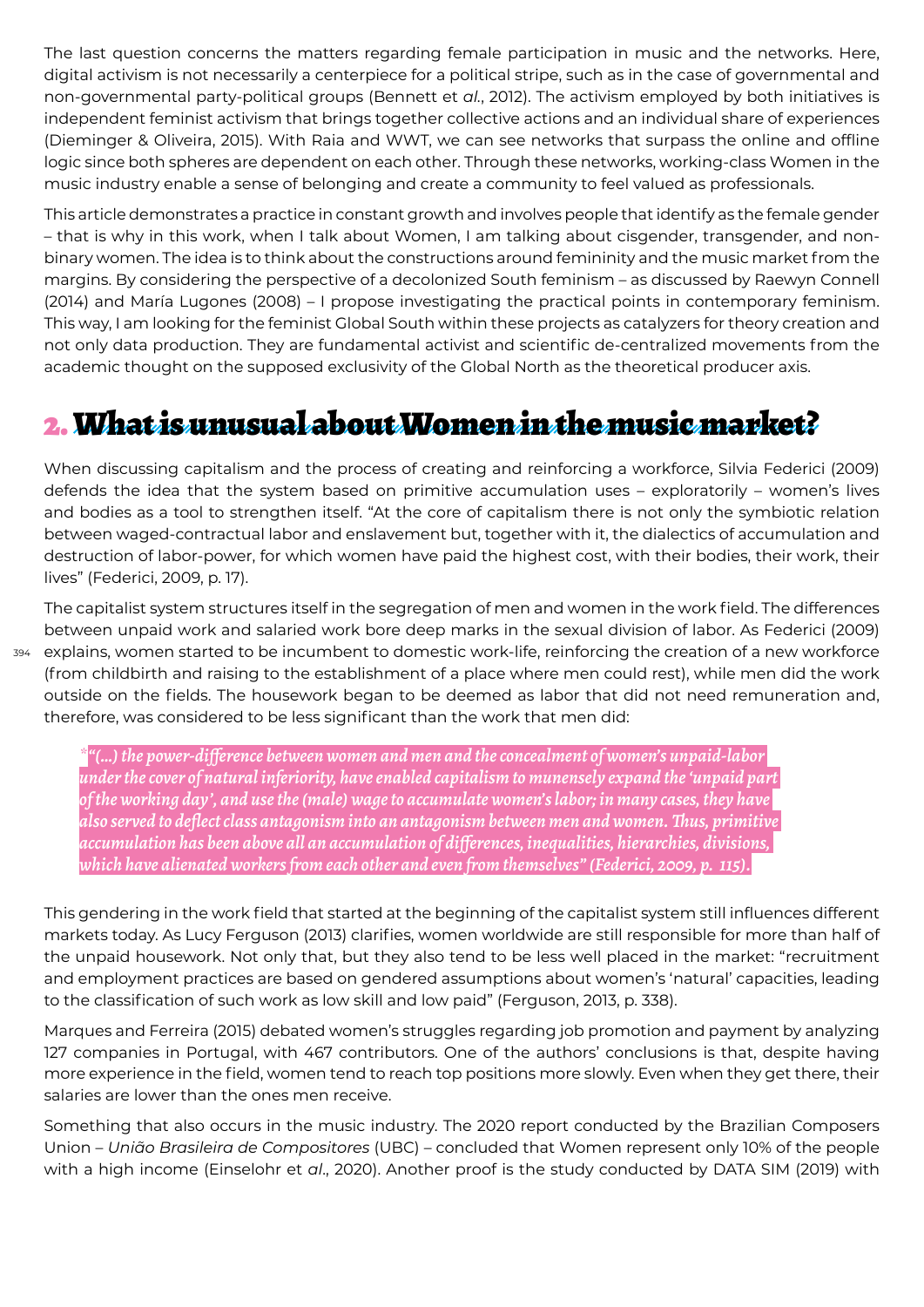537 working-class Women from the music industry. From the 28 areas<sup>2</sup> divided in the study, women have an expressive number in the higher career ranks of only five: music creation, production/staff/technician, executive production, curatorship, and commercial/sales. This data highlights another problem within the music industry: the gendering in the functions.

In another report published by UBC more recently, in 2021, the organization shows that the functions in music are highly gendered. Women are a minority in all areas in comparison with men. However, the numbers lower when the position has a high technical demand: 6% of females are composers, 7% are producers, 8% are authors, 15% are singers, and 29% are lyricists (Schutt et *al*., 2021).

Another example comes from the Argentinian context, where the numbers are not much different. Following the study conducted by the Instituto Nacional de la Música (Liska, 2018), from the 60.000 people registered working in any areas of the music industry of the country, less than 20% are female, not even one percent is gender fluid/agender, while 79,8% are male. Meanwhile, the voice is the instrument more used by women in the industry: 49% of the women have chosen to be singers, 25% play the harmonica, 7% play percussion, 7% play wind instruments, 6% opted for the classical string instruments (e.g., violin, cello), 3% synthesizer, 2% choose composition and music direction, and only 1% went for the concertina. The numbers differ when it comes to men: 57% of them play the harmonica, 14% opted to be singers, 13% play percussions, 5% play wind instruments, 4% play synthesizer, 2% opted for the classical string instruments, 2% went to composition and music direction, and 2% play the concertina. These numbers also prove that the constructions around women being good singers, but not so good instrumentalists are still a reality.

valid professionals and increase the numbers of others like them, such as networks (Wolfe, 2020). The networks  $\frac{}{\,395}$ From all the information and data discussed, I propose to think about the concept of unusual spaces. This concept comes from a logic that Women defy social construction by occupying spaces in the music industry – even if they are less valued. When Women act as producers or DJs, they must face struggles to belong in a numerically less represented place (Farrugia, 2012). Following the social constructions limit the work women can do and where they are supposed to be – hence the idea of places that women in the music industry unusually occupy. Because of these limitations, women must fight against patriarchal oppressions structured in Western society. Usually, these Women develop strategies to be legitimized as excellent and help them conquer spaces, obtain knowledge (in an educational and interpersonal sense), and stand up for a gender-biased system.

As Paula Wolfe demonstrates in her book, networks are essential tools and skills for Women to secure their places in the music business. It helps them fight the disparity "between the work women do and the gendered identities imposed upon them, which undermines their work and/or renders their positions invisible" (Wolfe, 2020, p. 53). When united, Women lose the sensation of loneliness, tokens in a field where they stand in lower numbers, proving to themselves and the men in the business that they are capable professionals with lots to offer. Next, I will present two networks investigated in this article: Raia and Women Walk Together.

## 3. Raia: shedding light in the music industry

Raia is a Brazilian platform created by Women for other Women who act in different music business areas. Its name refers to the rays of sunshine, or rather the pouring lights of the sun's rays. The project was developed by Amanda Desmonts, owner of the *Raia Produtora*, an independent production company, in 2019 and started as mapping and the hashtag #ElaRaia (SheShines). Through the mapping, a website was created<sup>3</sup> and, then a network was established.

Desmonts talked about her initial idea in an interview to the online magazine *Folk Comunicação*:

**2.** The areas are divided in the following categories: music distribution, authorship rights, music production, music creation, production/ staff/technician, executive production, curatorship, ticket office, governmental/development agencies, NGOs, audiovisual, photography, design, marketing, communication/press office/PR, incentive laws/cultural projects, management, booking, partnershipn/patronage/ special projects, commercial/sales, technology, importer/distributor/manufacturer, music store, luthier, music teaching, music business/ marketing teaching, research, others.

**3.** The website can be found in: https://www.raianamusica.com.br/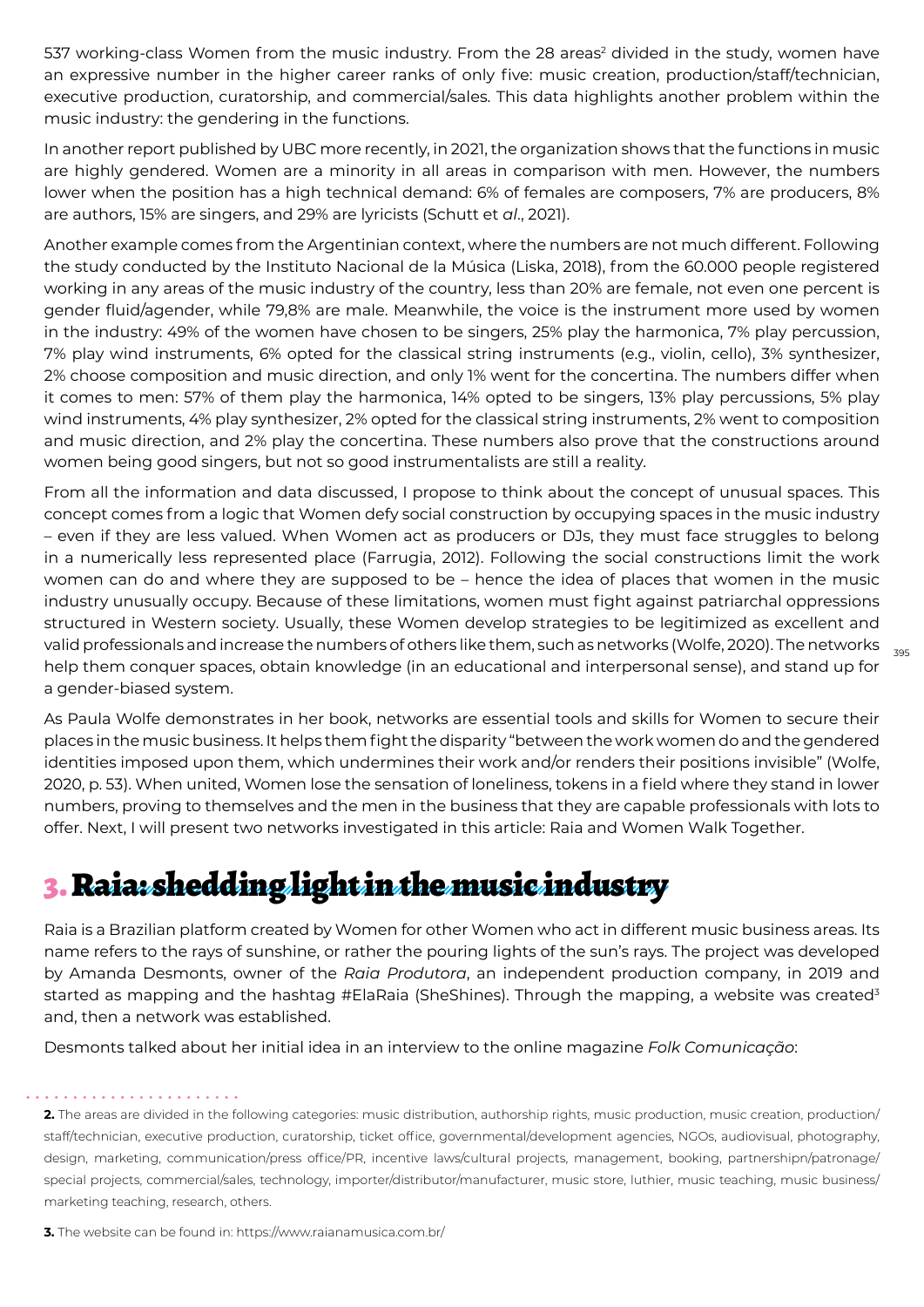*\*"Beyond a tool that amplified contracts with cis and trans women, the aim was to create a network, a way to access ourselves quickly, you know? And, yes, we understand that as a constant necessity to promote, more women are hired and professionally recognized. As a producer and team maker, the search for professional women is much more difficult and demands more of my own determination. (…) The market is still majorly masculine, so (…) the probability of receiving a man's contract was always greater than receiving a woman's contract. (…) I notice that the search for professional contracts is connected frequently with the ideal of strengthening ourselves to balance and diversify the market. However, not everyone had this resolve or premise [especially] with the burden of asking more people, accessing other networks, and spending more time finding and contracting a professional woman instead of choosing the quickly indicated man. With all that, the desire to facilitate this bridge between services and professionals grew, [I wanted to] create something that expands the access and promote more encounters between demands and the women in music." (Desmonts in interview with Cavalcante, 2019, n/p).*

396

Raia's network gives sense to a type of action much needed in the music industry and in feminist activism itself. From the idea of collaboration among Women, I discuss two concepts as modes of breaking barriers and building bridges: sisterhood and coalition politics.

Sisterhood is an older term dating back to secondwave feminism and proposed mainly by white women to destroy the differences and bridge the similarities among the female gender. However, this concept has significant problems, especially when it comes to Women and differences. bell hooks is one of the theorists that most criticize the intake on feminist sisterhoods because it was based on the idea that every woman had the patriarchy as a common oppressor. This idea, coming from a bourgeois white feminist background, only considered the oppression women from this context suffered, dismissing the struggle of colored working-class women. When Black, Chicanas, and Indigenous Women discussed their experiences and oppression, including how the white women did not legitimize their struggles, they were heavily silenced by white feminists that saw that as a direct attack on the (white) feminist movement. "For a time, these mandates created an illusion of unity, suppressing the competition, hostility, perpetual disagreement, and abusive criticism (trashing) that was often the norm in feminist groups" (Hooks, 2015, p. 47).

Coalition politics is a way to establish alliances inside Feminisms, to forge and strengthen bonds through recognition and self-interest (Lyshaug, 2006). However, this theory is not sufficient. As Brenda Lyshaug demonstrates, this connection emerged from self-interest and not on solid mutual recognition, which can put minority people – especially Women of color and LGBTQI+ – at a disadvantage and even risk. "Feminist connections across difference must be built on a more durable and generous form of reciprocal recognition than that of mutual instrumentality if a sense of mutual accountability is to be maintained between allies" (Lyshaug, 2006, p. 81).

Looking for another concept, the idea of network creation is especially compelling to me, mainly when talking about initiatives such as Raia and Women Walk together. The network is also a keyword that often emerges from contributors and creators – as we see in the interview made by Amanda Desmonts – and in references such as Hellen Reddington's (2021) *She's at Controls*, and Paula Wolfe's (2020) *Women in the Studio*. Networking is a fundamental process inside and out of the music industry. With it, professionals are acknowledged and make valuable contacts for upcoming jobs. There is facilitation when it comes to career-building, the feeling of being unheard is diminished, and support, being that emotional or not, is increased. The creation of networks is a solidified practice among the men in the music industry, which offers the sensation that the market is a 'boys' club' because of the exclusively or majorly male partnerships and indications" (Reddington, 2021). A network developed by Women for Women can have all the same advantages and more since they are a minority in numbers and representation in the field.

Nonetheless, Women struggle when it comes to network building. In a study conducted by Greguletz, Diehl, and Kreutzer (2018) with 37 women workers of different large German corporations, they concluded that professional females have more difficulty creating networks inside their fields because of the constructed notion that women should stay at home. Workfamily conflicts hamper the process of identification and time management for these connections to take shape. Besides that, women usually have a stronger moral compass, in comparison with men, when it comes to exploiting their relationships and instrumentalizing social ties, which "cause them to under-benefit from networking activities based on the social exchange of benefits" (Greguletz, Diehl &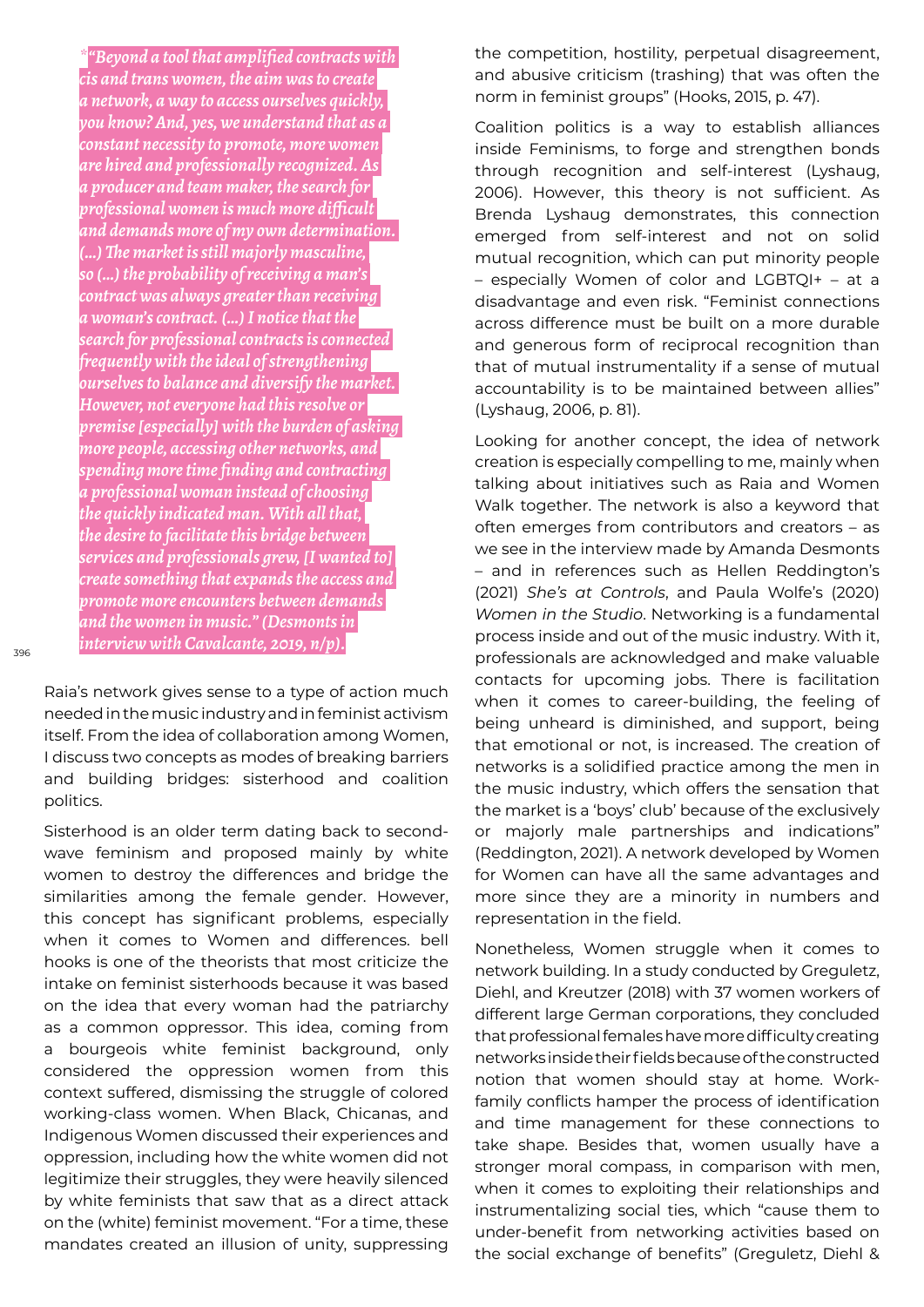Kreutzer, 2018: 23). All these matters, together with the idea of gendered modesty and low self-esteem, interfere in creating all-female networks – even in the music industry, if I may add.

Hence, Raia must take place as it does. The promotion of music professionals happens in a very intuitive manner. The website where the network takes shape displays cards (Figure 8.3.1) with professional and personal information of professionals: their names, the place they reside, functions and areas they act, and contact information (e.g., social networks profiles and email). By clicking on one of these cards, the person navigating will meet complete information, such as introductory texts and portfolio. The professional can also inform a descriptive text of the work she performs, music genre interest, time acting on the market, previous jobs, among other data visible to the public.

There are two ways that a person can search through the platform. One is by searching manually, looking for the professionals you need by reading card to card. The other is by specifying in the filter the State, City, and Activity the professional performs. This network has the clear objective of engendering visibility for Women-workers and their music-related expertise. Doing a quick manual search, one can find professional singers to guitar players, producers to composers, engineers to roadies, among others.

Raia also goes beyond the platform network when it comes to visibility and reference improvement. When we look at the project's Instagram profile<sup>4</sup>, there are plenty of posts featuring pictures of Women-workers edited with their names and functions (Figure 8.3.2). In the description of the images, people can read details about the works these professionals make and who they already worked together. These descriptions reinforce the network these Women created, which gives legitimacy to them as recognized professionals, with career paths that can be of reference for other Women who wish to enter the music industry or are already inside it.



▶ Figure 8.3.1 - Raia professional's network Source: https://www.raianamusica.com.br/elaraia, 2021

397



▶ Figure 8.3.2 - Raia's Instagram feed

Source: https://www.instagram.com/raianamusica/, 2021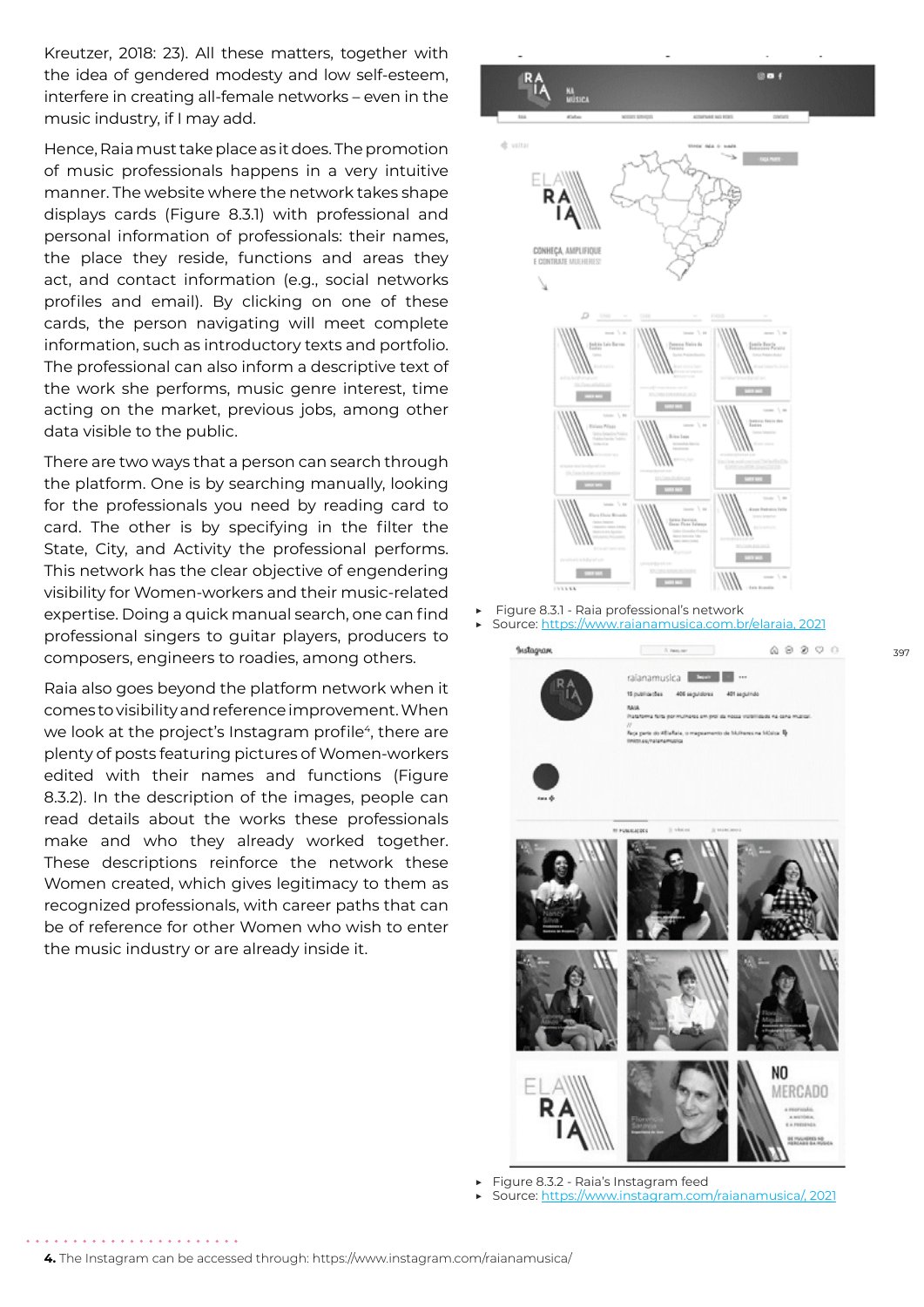Raia has another visual project: a web series collaborating with the independent audiovisual production company Amaré Audiovisual<sup>5</sup>. In the seven videos published, the Raia team interviewed seven Women: Florencia Saravia (sound engineer), Flora Miguel (PR, journalist and cultural producer), Thamara Mori (photographer), Gabriela Araújo (costume and set designer), Miló Martins (light designer), Dora Florêncio (roadie and sound technician), and Nancy Silva (producer and project manager). The videos do not have many views; the most significant one has around 325 views and 27 likes until this date<sup>6</sup>. While this is not a lot, the project focuses on a low-numbered community of female professionals in the music industry. Therefore, the effort Raia makes by giving a spotlight to these women should not be disregarded as something minor.

In the web series, the Women speak about their experiences as professionals, history, and points of view regarding the music industry. They talk about themselves instead of being spoken about. One example appears in the video of sound engineer Florencia Saravia. When explaining how she first began in the music industry, she recalls:

"I really heard 'no, because you're a woman.<br>I didn't hear 'no, because you don't know<br>how to do it,' or 'no because you're unlikable.'<br>It was 'no because you're a woman.' I<br>think nowadays, this [rejection] doesn't<br>[exist] sexism] not explicit [anymore], second [it]<br>occurs less because of all this work that has been made with the awareness of the dudes [regarding women in music]".

Her experience resonates with the interviewees of Tara Rodgers' book *Pink Noises* (2010). In the beginning, the rejection came explicitly in the form of sexism. However, the common thought is changing; the men are running out of excuses if they don't want to work with women because of bigotry, which does not mean that women have an easy path ahead of them. As Florencia talks about in the interview, "For now, we [Women] cannot stay on the average." Women have to be better than men because the measure for them is much more strictly applied.

#### 4. Women Walk Together: a network beyond borders

On the 18th of July 2018, the Walk Together campaign took another turn in the fight for social justice and equality. On this date, the Woman Walk Together (WWT) project began its trajectory, giving more space for women to display their abilities as professionals and fight against gender inequality in music, arts, and event production.

According to their website, Walk Together "is a global campaign to inspire hope and compassion, celebrating communities working for the freedoms that unite us."7 The project was established in 2017 by the organization

**<sup>5.</sup>** The channel and project can be accessed through: https://www.youtube.com/playlist?list=PLOhM5aVu6TtZRxw1rBcy8hJvqs6s4QpT9

**<sup>6.</sup>** 20 October 2021.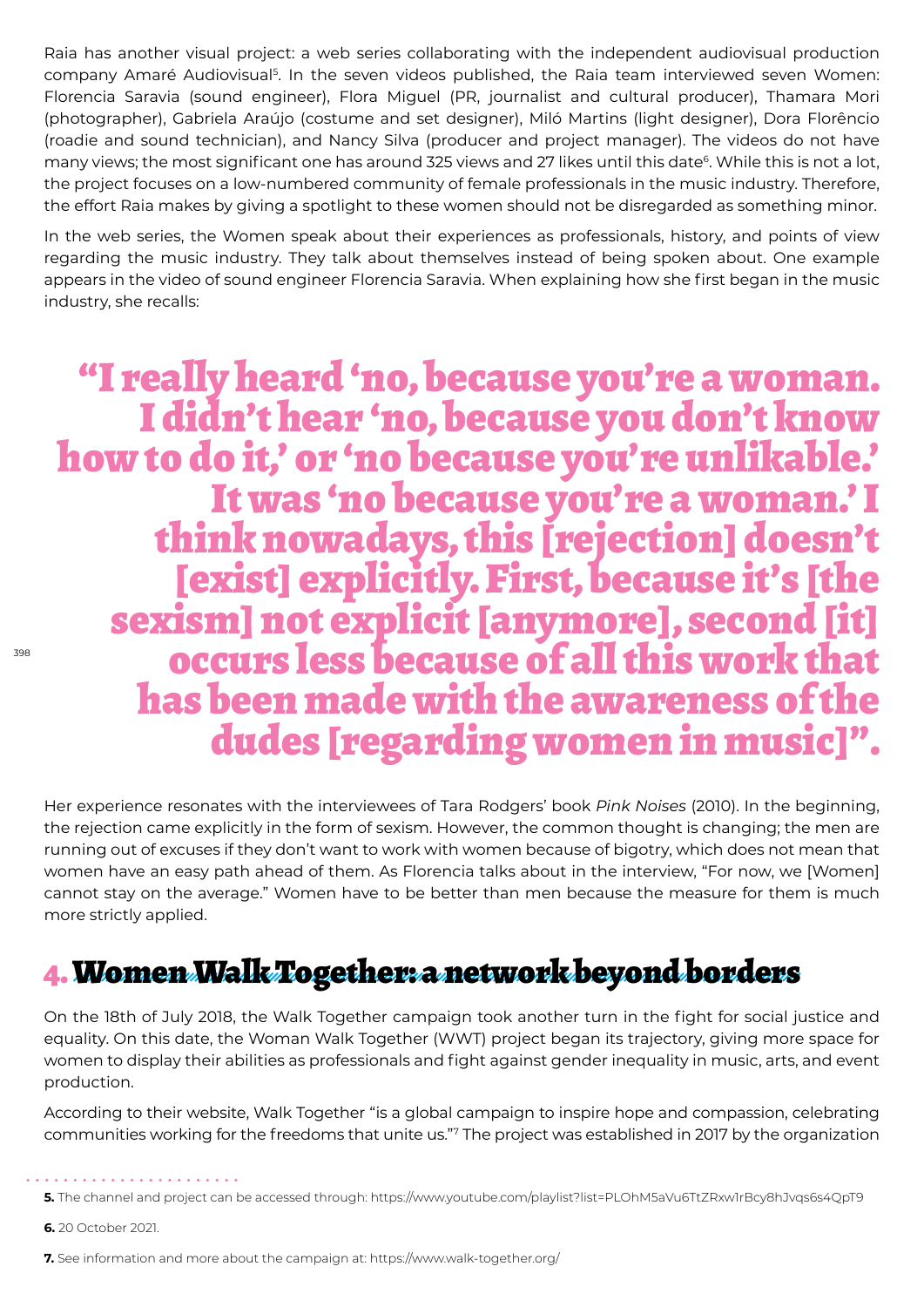The Elders<sup>8</sup> to give a platform for minority people worldwide. Walk Together have a paramount role in the international actions around themes concerning Peace, Health, Justice, and Equality.

The Women Walk Together is a string that emerged for Nelson Mandela's centenary celebrations, hence its strong political force. The group is self-entitled as "Global Showcase" and features an all-female staff working in different functions necessary to make an event happen. WWT already produced events in South Africa, India, UK, Guinea, and Brazil. It has strong Global South bonds. The main focus falls on musical events, including fundraisings, launch events, and music performances.

The project has a robust, practical type of activism, barely focusing on the academic potential it produces. As we also observed in Raia, WWT aim in the process of recognition and visibility for Women working in the background of productions. They do that by inviting these Women to events where they can demonstrate their professionality. This sort of activism is something familiar among the string of activism happening in the Global South. In other words, both projects, and especially the WWT, have a certain theory-practice to it, applying the feminist concept to an everyday life context.

As Raewyn Connell (2014) debates, the hegemonic North-centered academic narrative deemed the South to produce data but not as theory producers<sup>9</sup> for many years. This thought construction left out the feminists' views created in the South, marginalizing the researchers, philosophers, thinkers, and other academic people that came from that axis as if they were mere reproducers of North-created theories. Connell (2014) demonstrates in her work that the theory creation of the South does not follow the same logic from the North. The colonization process imposed in South countries and the global domination of the North, unable both axes to follow the same pattern for creation of epistemologies, methodology development, and even the way people see the world. She exemplifies:

*\*"It is worth noticing the sheer diversity of forms that concepts and methodologies can take: from Arabic poetic tradition as a vehicle for critique of women's subordination in the Gulf states, to the radical art practices of the amazing Bolivian feminist group Mujeres Creando, to international online discussions among human rights activists" (Connell, 2014, p. 538).*

399 The way of feminist theory production from the South is through practice. Lugones (2008) defends the idea that theory and practice connect intimately so that one necessarily influences the other in the South. For the author, it is impossible to think about the fight against coloniality of gender without thinking of the intersection of theory-practice, which is fundamental in the sort of activisms we see unfold in countries of Latin America, for example.

We see all that happening in projects such as WWT, where the idea is to increase the feminist theory by tackling the matter outside the universities' walls – and devising a change through that movement. Women Walk Together aims to be a platform and to construct spaces where female technicians, engineers, roadies, and event producers will be paid fairly for their work. The interest is to show-by-make that Women can be in these unusual spaces and that, in fact, their presence should not be unusual whatsoever.

We see this theory-practice taking shape mainly in the concern to the prioritization of Women's numbers. WWT is 100% female-centered in the contract of females in the technical event support – however, it does not reject male artists but only if they are part of a gender-mixed band or group, for example. With this approach, the initiative highlights the necessity of more Women acting in the unusual spaces where technology is the primary source of production and work material.

In her book *Beyond the Dancefloor*, Rebekah Farrugia (2012) defends that, despite being tools to create "more opportunities for getting to know the right people as well as for acquiring pertinent information" (Farrugia, 2012, p. 69), networks are also essential to engage girls' technology education. The education around technology uses usually follows the social construction that dictates it is something mainly masculine. Because women tend to receive less for their work and tech apparatuses are typically expensive, the gap between the "female"

**8.** Founded by Nelson Mandela in 2007, The Elders are a group of independent leaders from various countries that advocate in favor of human rights. See more at: https://theelders.org/

**9.** About the said theory, the author writes: "By 'theory,' here, I mean creating agendas of research, critique, and action; conceptualizing, classifying, and naming; and developing methodology, paradigms of explanation, and epistemology. Theory is the moment in a larger social process of knowledge formation that transforms data or experience, always in some way moving beyond the given" (Connell, 2014: 520-521).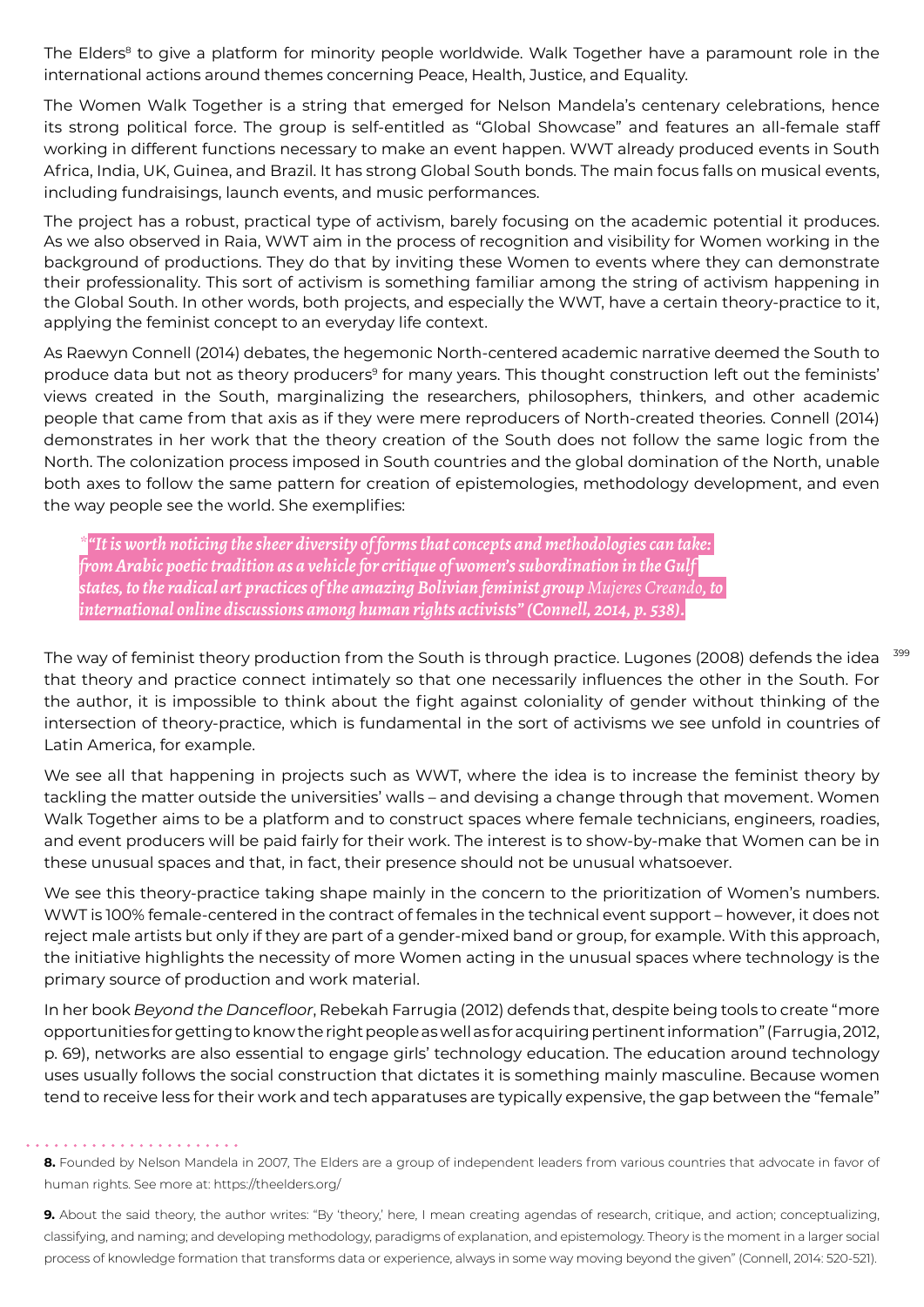universe and technology is enormous, as a hobby and, later, as a profession. With networks, girls tend to find less intimidating the apprenticeship of music and technology. Seeing other Women using a sound desk or a mixing console, for example, encourage girls and other Women to follow the same path if they want to, deconstructing the idea that this is no job for females and that there is no place for them in the field. WWT, therefore, aids the destruction of the notion that technology is something exclusively from the male universe.

We also see that WWT behaves the same way regarding social media performance, especially in the Instagram platform. While debating around girls' blogging and feminist online activism, Keller (2012) points out that the internet has been a site for identity construction and feminism engagement because much often is the more accessible window that teenagers have to get to the public sphere. For that reason, the author defends that the Third Wave Feminism has strong ties with online performance and presence, besides aiding the creation of networks that strengthen the ideologies of the movement:

*\*"(…) while the girls all use the word 'community', there remains a diversity of connections that they forge through the online environment, and that these connections create networks that serve different purposes, whether it be close friendships, anonymously sharing of useful information about feminist issues, or a relationship that falls in between. These girl bloggers are articulating an online feminist community that not only consists of a range of networks and connections, but also a diversity of voices, goals, and interests that characterize the third wave" (Keller, 2012, p. 437).*

As if it was an unfolding of the girls' appropriation of the internet, the focus of projects like WWT will, invariably, fall to the social network platforms. These are spaces where the project will attain visibility, but it will also concede visibility for other professionals, activists, and Women who work inside and outside the music industry.



▶ Figure 8.3.4 - Women Walk Together's Instagram feed Source: https://www.instagram.com/womenwalktogether/, 2021

WWT's Instagram feed (Figure 8.4.1) is filled with posts that work as an indication for Women's work and Women's history. They often present Women that inspire the movement with the creation of initiatives, or people from the Global South axis; such as the case of the inspiration post about Nomvula Buthelezi (Figure 8.3.2), a member of the SHARP Digital<sup>10</sup> project that works to increase the access to the internet for low-income people in South Africa by affording access points and teaching media literacy.

The participation of South Women on the internet, using its tools, and speaking instead of being talked about, is fundamental if the aim is to make our reality known. Women from the South must share themselves; their experiences, views, and life stories so other people can learn that they are different beings with particular interests and struggles. The idea must be to destroy the notion that every Woman from the Global South passes through the same problems facing the global context (Gajjala, 1999). Oppressions such as racism, classism, homophobia,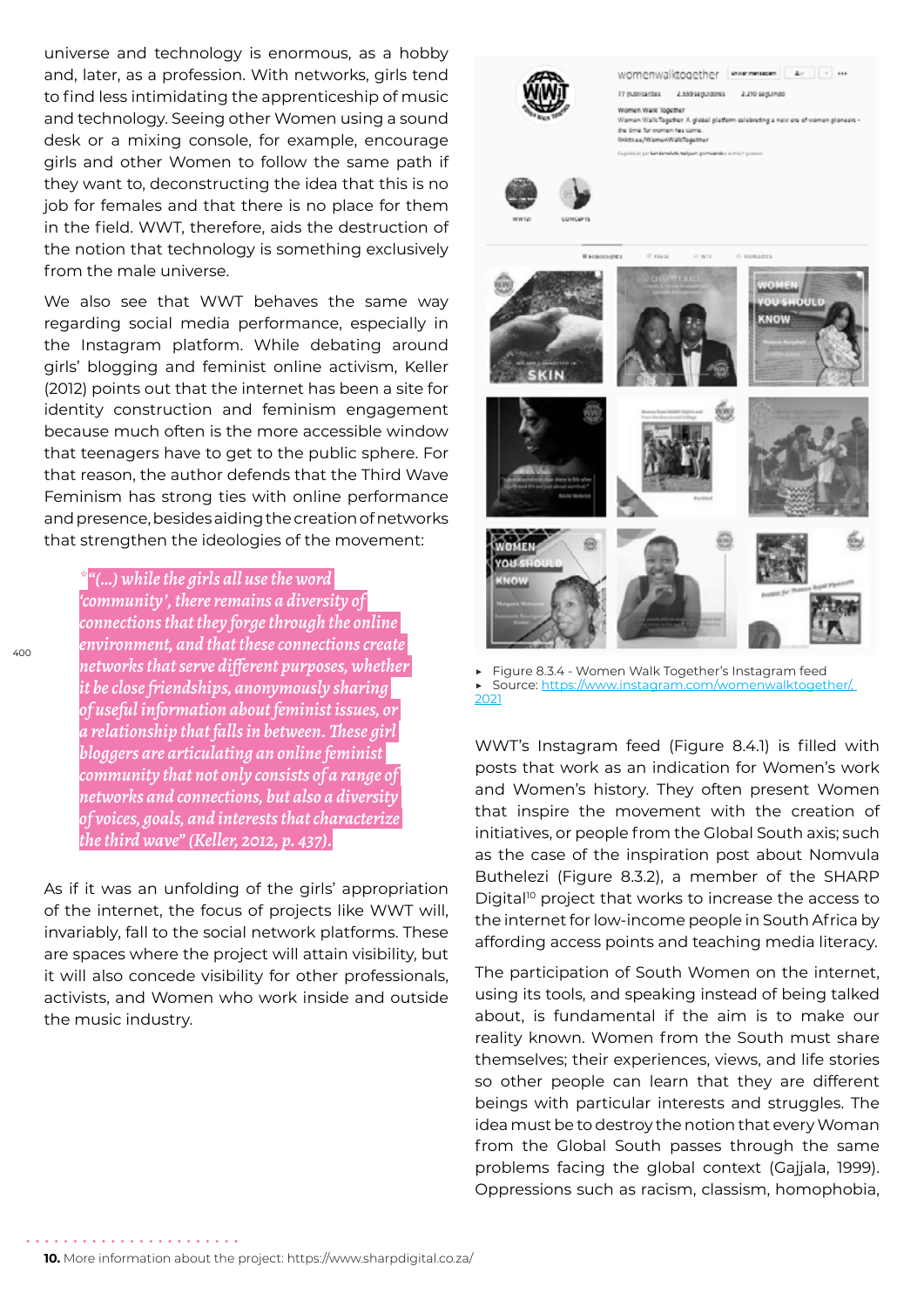transphobia, among others, will affect these Women in different manners depending on their identities. Projects like WWT give a voice to these non-hegemonized Women, employment for those that work in an industry that is often not very welcome of the female identification.

Nonetheless, a step further is needed. The internet cannot only become a space of visibility but also of exchange and new opportunities. The networks need to be embraced by the music market itself and the idea of not belonging – something that seems to be the justification for creating these groups and networks – needs to be shattered. However, this is a project for the years to come.



Figure 8.3.5 - Post about Nomula Buthelezi

Source: https://www.instagram.com/p/COKs9cEH7L6/, 2021

### 5. Final incursions

Usually, this presumption connects with the notion of the Other, or the "Other-ed socio-cultural identities" 401 Gajjala defends that the Westernized hegemony presumes the right and wrong uses one does of technology. (Gajjala, 1999, p. 616), as the imperfect one that needs lessons on how to appropriate from technologies. Such fact triggers problems around the South people's self-esteem regarding internet – and its tools – appropriation, which hinders any cyberactivism, including the cyberfeminism that originated from the Global South. Nonetheless, Raia and Women Walk Together are proof that the South's digital activism can be effective and engage as much as the online initiatives that we have seen take place in the North. These Women are using their language and appropriating from the internet, using it as a tool that might resolve the matter around a problem they identify.

These projects also teach us that the use of Western technologies can be beneficial to these constructions of the Other. Considering that this Other is a form of identity, Raia designs a network that will give space for Women to perform as they prefer while giving them the possibility of professional contracts and an increase of work value. WWT presents a different aim for online performance since the professional network is already more or less structured. The initiative promotes work Women do within WWT and creates references with posts telling their stories. In this sense, it is possible to say that both projects may boost Women's self-esteem in music industry work.

That being said, I understand that Raia and WWT are part of a more significant movement. Initiatives like Never Apart (Canada), Music by Women (Germany), *Más Mujeres Creativas* (Spain), and Ladyfest (mainly Latin America) are part of the same movement, which may put in question the idea of a Global South created theory. However, projects like these are also happening in Latin America and Africa, focusing on colored, noncisgender Women, which seems to be a sign of a shift in global order regarding patriarchal impositions and the individual lives of women themselves. And many of these critical projects are coming from the South.

Like many industries, the music one is still gendered biased. Female workers inside it need reassurance and companionship, which is very hard to find in an all-male environment. These projects can offer networks while creating a sense of representation, considering that other Women see their work, are inspired by it and may overcome the idea that they cannot work in unusual spaces.

**Funding:** This work is a result of a scholarship that has been funded by CAPES (Brazil) and DAAD (Germany). I thank the support from both institutions.